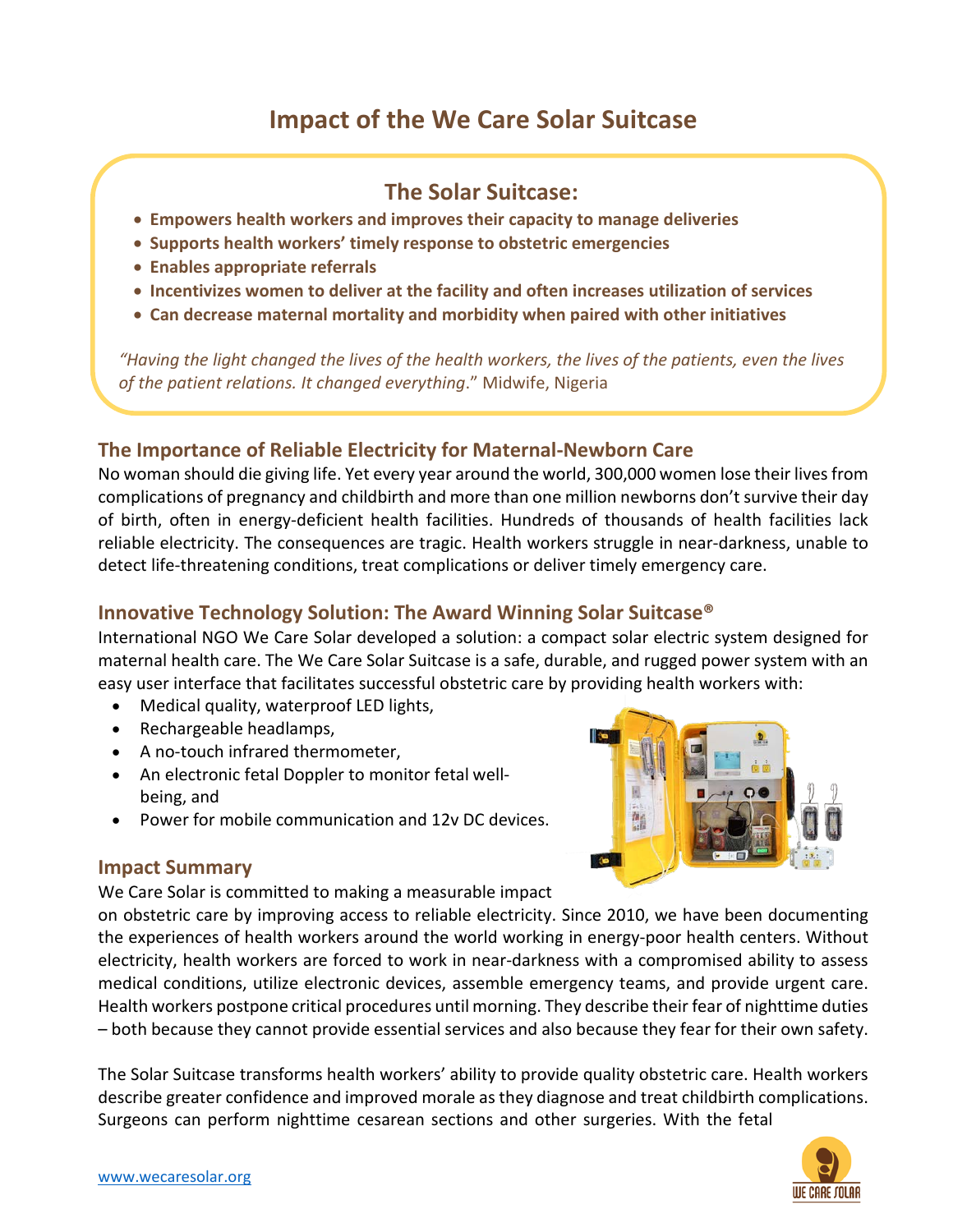monitor, midwives can detect fetal well-being or distress. Having the ability to charge cell phones give health workers the capacity to call for help, get advice, and to make appropriate referrals.

#### **How the Solar Suitcase Improves Obstetric and Newborn Care**



# **Maternal Healthcare Without Reliable Lighting and Electricity**

Our research clearly indicates that maternal healthcare without reliable light and electricity can result in hazardous and even life-threatening situations. Health workers must use inadequate sources of light for care, delay critical procedures until morning, and are at risk of contamination. Morale is low for both health workers and patients.

**1) Health workers must use unreliable and even dangerous sources of light.** Without reliable lighting, health workers are forced to conduct procedures by the dim light of candles, mobile phones, and kerosene lanterns. We have heard of instances of fires in the facilities or wax burns on mothers. Health workers are unable to communicate because they must hold the light source in their mouth, or struggle to use both hands because one is holding a light source.



*"We had to use the cell phone light for tear cases and it was very difficult. We can't show light and suture at the same time so we used to hold [the] phone in our mouth to show light."*

**2) Health workers postpone diagnosis and critical treatment until morning or even send patients away.** Health workers often wait to conduct procedures until morning because they cannot see sources of bleeding or identify location of tears. Without adequate light, health workers are

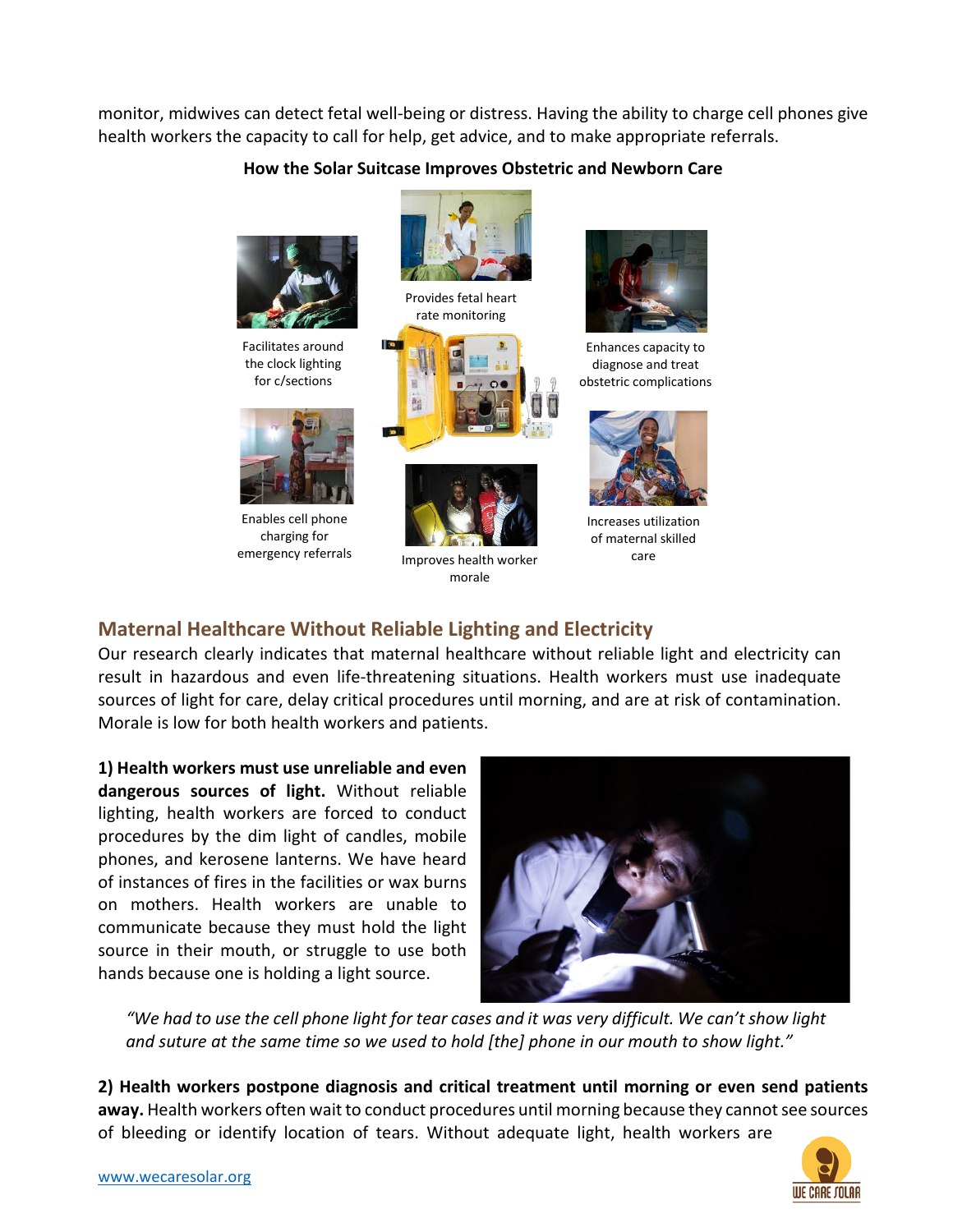unable to start IV lines, sterilize equipment, find it difficult to observe blood and fetal meconium, read the name of necessary medications, and find equipment. Without reliable power, they cannot charge their phones to arrange for life-saving referrals or charge basic medical equipment like a fetal monitor.

**3) Working in the dark demoralizes health workers and patients, and increases the risks of contamination.** Health workers describe working in the dark as very hard, stressful, uncomfortable, unbearable, risky, unprofessional, frustrating, and fearful. They also express concern around contamination by dropping light sources in blood and fluids, and several health workers even describe that they are risking their lives to care for patients. Many say they fear working in the dark and that patients lose their confidence and interest in delivering at the facility.

# **Maternal Healthcare After Installation of a Solar Suitcase**

Health workers describe significant improvements in quality care after installation of the Solar Suitcase. They are better able to quickly and efficiently manage emergencies. They feel less stressed and reassured knowing they have reliable lighting, which also improves their relationships with the patients. They report an increase in the number of deliveries and antenatal care visits, and when combined with other interventions, the Solar Suitcase has led to a decrease in maternal mortality.

**1) The Solar Suitcase empowers health workers and improves their capacity to manage deliveries.** Health workers consistently report improved worker morale and confidence after installation of the Solar Suitcase. They are better able to do their job, respond to emergencies when they occur, and refer only when necessary. The Solar Suitcase enables a sanitary and safe environment. Health workers can also reliably call for ambulances, use their phones to call doctors or patients, and monitor fetal heart rate using the fetal Doppler.



**2) The Solar Suitcase supports health workers' timely response to obstetric emergencies.** With the Solar Suitcase, health workers can better manage emergencies. They can detect breech presentations, manage obstetric hemorrhage and retained placentas, properly repair lacerations, and conduct neonatal resuscitation at night. Health workers are also able to handle emergencies throughout the night and not postpone essential procedures until morning when they have natural light.

*"A mother came very early in the morning, at about 5 am. She had already delivered at home, but had continuous bleeding so she came to the facility. She had a retained placenta. The Solar [Suitcase] light helped me remove the retained placenta and save the mother. Before the Solar [Suitcase], the light from the cellphone would not be enough to take care of this woman. If I was to wait until morning she would die from too much bleeding."* Nurse, Tanzania

**3) The Solar Suitcase enables appropriate referrals.** The Solar Suitcase improves appropriate referrals, due to having light to better examine a patient, a charged phone to call for a referral, and using the fetal Doppler to confirm a high-risk case. Health workers no longer refer patients unnecessarily simply due to a lack of light.